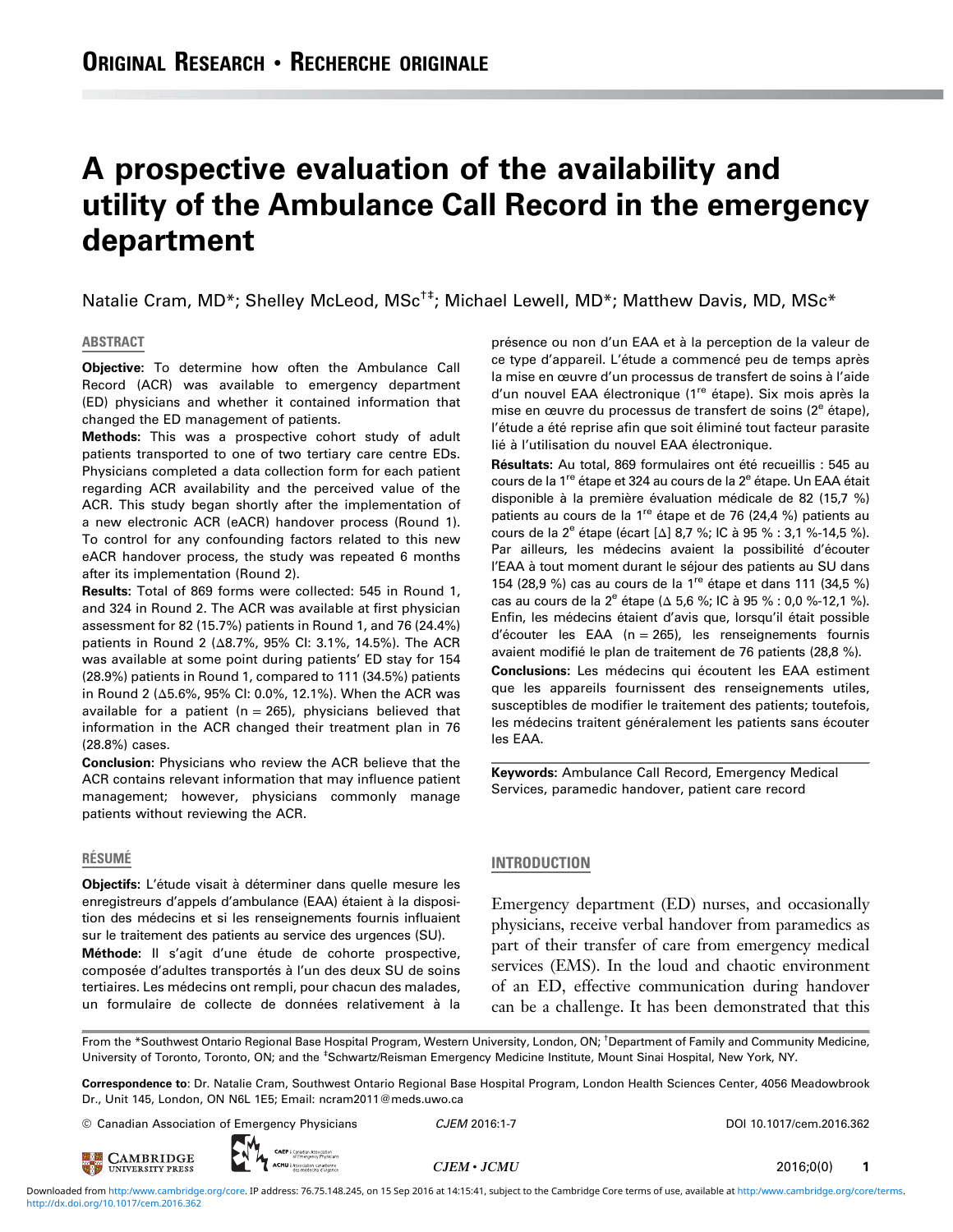is a high risk activity and that important information is lost in the exchange between EMS providers and ED staff. $1-5$ 

Effective transfer of information from paramedics to ED staff may be impeded by multiple factors. It is difficult for paramedics to accurately report all pertinent patient information via a brief verbal handover. Benner et al. demonstrated that EMS reported only 44% of discrete patient data points to physicians during handover[.1](#page-6-0) Information that could assist the ED physician in providing expedient and appropriate care, but is missing or unavailable, is known as *information gaps*. These "gaps" can lead to longer patient ED lengths of stay.<sup>[4](#page-6-0)</sup>

A further barrier to effective EMS handover is poor physician recall. A previous study identified that physicians accurately recalled only 36% of the para-medic verbal report.<sup>[2](#page-6-0)</sup> Similarly, research conducted in two large Birmingham EDs demonstrated that only 56.6% of the information given by ambulance crews during handover was accurately retained by ED staff.<sup>[3](#page-6-0)</sup> Furthermore, in a study examining information loss in EMS handover of trauma patients, it was found that only 72.9% of the information relayed by paramedics to the receiving team was documented, with prehospital hypotension, pulse rate, and Glasgow Coma Scale failing to be received by the trauma team in the majority of cases when it was transmitted by paramedics.<sup>6</sup>

The Ambulance Call Record (ACR) is a standardized document that is completed by paramedics for each patient contact. It is used to record pertinent clinical history, physical exam findings, past medical history, medications, allergies, vital signs, and prehospital medical treatments. It is believed that the ACR may provide ED physicians with valuable patient information because, oftentimes, physicians do not receive handover directly from paramedics or do not retain the information provided by paramedics.<sup>7,8</sup> The ACR may also serve as a reliable reference in the case that information was omitted by paramedics, or forgotten by physicians or nursing staff during verbal handover.

Despite the National Association of EMS Physician's (NAEMSP) position that the complete EMS patient care report must be available to the receiving facility within a clinically relevant period of time, not all EMS systems require that the ACR be completed prior to crews responding to their next patient care call. $\degree$  As a result, ED physicians often assess, treat, and determine disposition of patients without the knowledge of information contained within the ACR. When valuable information relevant to making patient care decisions is not available to the ED physician in real time, but will be contained in the final medical record, there exists the potential for risks related to patient safety and medico-legal.

The purpose of this study was to determine how often the ACR was available to ED physicians for patients transported by EMS, and to document whether the ACR contained information that changed the ED management of these patients.

# **METHODS**

# Study design

This was a prospective cohort study of all adult patients (≥18 years) transported by the ambulance to one of two tertiary academic EDs in London, ON (combined annual census 125,000). The study was conducted over two 4-week time periods (Round  $1 =$  July 24 – August 21, 2012; Round  $2 =$  February 19 – March 19, 2013) to control for any confounding factors related to the implementation of a new electronic ACR (eACR) in April of 2012. The study protocol was approved by the Health Sciences Research Ethics Board at Western University.

## Population and setting

This study was completed in London, ON, which has a population of approximately 366,000. London is a part of Middlesex County, where EMS is provided by Middlesex London Emergency Medical Services (MLEMS). MLEMS has approximately 40,000 patient contacts per year. At the study centres, paramedics complete standardized eACRs on a laptop computer. Completed ACRs are then electronically faxed from the laptop to the ED and added to the patient's chart by ED clerical staff. Although paramedics are encouraged to complete the ACR before they are cleared to leave the ED, the Ministry of Health and Long Term Care Document Standards mandates that copies of completed ACRs be distributed within 48 hours of a completed call in the studied EMS system.<sup>10</sup>

# Selection of participants

Patients were eligible for participation in this study if they were 18 years of age or older and arrived by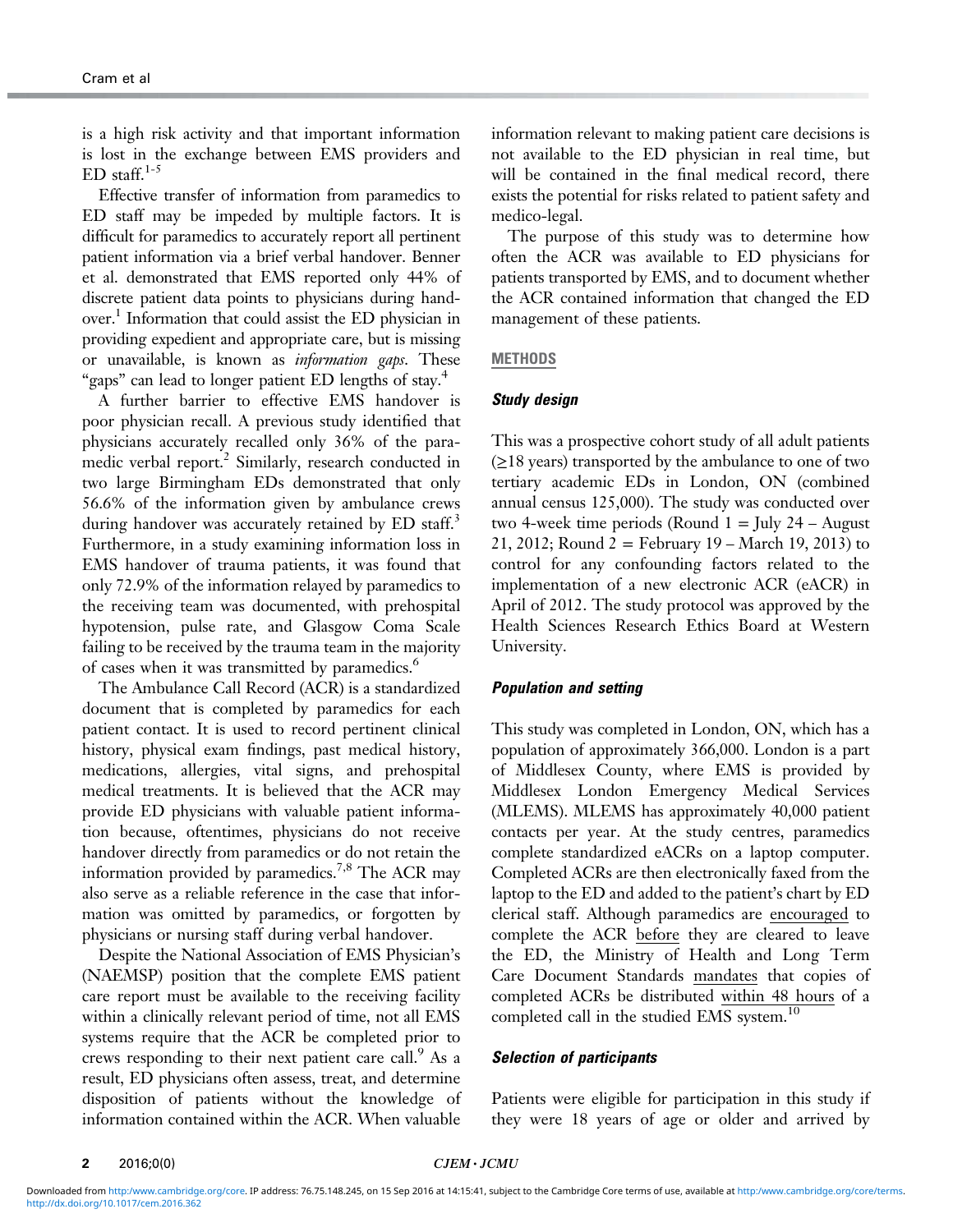ambulance. Patients were excluded if they were being transferred directly to the care of a specialty service, or if they met criteria for STEMI or stroke bypass.

Prior to study initiation, an awareness campaign was launched to educate paramedics, nurses, physicians, and ED clerical staff about the study in order to achieve maximum identification and enrolment of patients. Methods of disseminating this information included multiple emails, study posters displayed in the EDs and paramedic bases, and verbal announcements at academic rounds. Throughout the study, email reminders were sent to all involved in order to maximize enrolment.

# Data collection and processing

Paramedics identified eligible patients upon their arrival to the ED and handed a paper-based data collection form to the triage or receiving nurse to be attached to the patient chart. Registration clerks, nurses, and accepting physicians were also asked to attach a data collection form to the charts of eligible patients in cases where paramedics had not identified them.

All ED physicians were invited to participate in this study. Physicians were asked to complete the data collection form after finishing their initial assessment of the patient. The form included questions regarding the availability of the ACR during initial patient assessment, and the perceived value of the ACR to change patient management or provide support for diagnosis and disposition. The availability of the ACR was determined by the physician (i.e., could the ACR physically be located with the patient chart?). If the ACR was not available, physicians were asked if and how they believed the ACR could have changed or expedited patient care. The collected data were entered into a standardized excel worksheet by a trained research assistant. The response rate was based on the number of forms collected, each representing an individual patient encounter. The number of ambulances that arrived to the ED during the study period was collected from the hospital's department of Decision Support.

# Sample size and analysis

The initial study goal was to collect data during two 2-week time periods. It was estimated that 325 ED patients were seen each day in the two EDs, with approximately 20% arriving by ambulance. It was estimated that 65 patients would be enrolled each day, resulting in a total of 1820 patients enrolled throughout the entire study period. Due to low patient enrolment, each study period was extended to 4 weeks.

Data were entered directly into a study-specific Microsoft Excel database (Microsoft Corporation, Redmond, WA). Descriptive statistics were summarized using means and standard deviations, medians, and interquartile ranges or proportional differences where appropriate. Statistical analyses were conducted using Stata 13.0 (StataCorp LP, College Station, TX).

# RESULTS

During Rounds 1 and 2, 2234 and 2232 patients, respectively, were brought to the EDs by ambulance; 869 forms were collected over the two 4-week study periods: 545 (24.4%) in Round 1, and 324 (14.5%) in Round 2. When individual questions on the form were unanswered by physicians, these "non-responses" were excluded from analysis ([Table 1\)](#page-3-0). The ACR was available at first physician assessment for 82 (15.7%) patients in Round 1, versus 76 (24.4%) patients in Round 2 (Δ8.7%, 95% CI: 3.1%, 14.5%). The ACR was available at some point during patients' ED stay for 154 (28.9%) patients in Round 1, compared to 111 (34.5%) patients in Round 2 (Δ5.6%, 95% CI: 0.0%, 12.1%) [\(Figure 1\)](#page-3-0).

When an ACR was available  $(n = 265: R1 = 154;$  $R2 = 111$ , physicians reported that the information changed or altered their treatment plan in 76 (28.8%) cases, as described in [Table 2](#page-3-0). When a patient's ACR was not available (n = 590), 63.9% (n = 375) of physicians reported that it could have provided valuable information, such as patient history and vital signs [\(Table 3\)](#page-4-0). In 411 (50.5%) cases, the ACR was unavailable *and* the physician did not receive verbal handover from a nurse or paramedic. Physicians received both verbal handover and an ACR in only 56 (6.9%) cases.

In Round 1, when the ACR was unavailable and a physician assessment time was documented  $(n = 349)$ , a research assistant was able to match a fax time to each individual ACR for 295 ACRs; 107 (36.3%) of the unavailable ACRs had been faxed to the ED at least 10 minutes prior to the physician's initial assessment (PIA). If these faxed ACRs had been added to the patients' charts in a timely manner, ACR availability at PIA could be increased from 15.7% (82/522) to 36.2%  $(82+107/522)$ .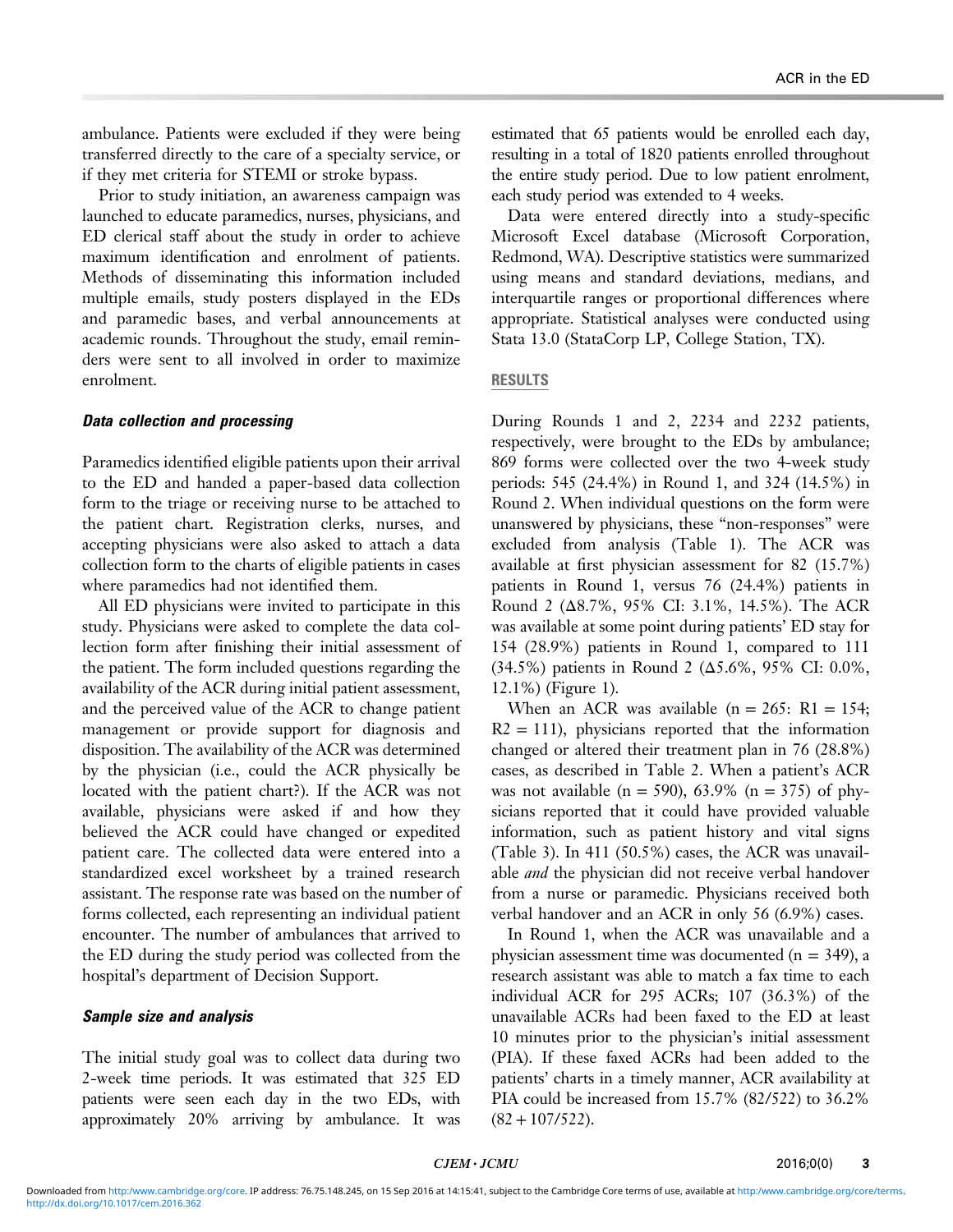<span id="page-3-0"></span>

| Table 1. Availability and perceived utility of ACR                             |                 |                              |            |
|--------------------------------------------------------------------------------|-----------------|------------------------------|------------|
| Question                                                                       | Round 1         | Round 2                      | Total      |
| Total number of forms collected                                                | 545             | 324                          | 869        |
| ACR available at first physician assessment                                    | 82/522          | 76/312                       |            |
|                                                                                | $(15.7\%)$      | $(24.4\%)$                   |            |
| ACR available at some point during ED stay                                     | 154/533         | 111/322                      |            |
|                                                                                | $(28.9\%)$      | $(34.5\%)$                   |            |
| When the ACR was available:                                                    | 154             | 111                          | 265        |
| The physician reported information changed or altered treatment.               | 52/153          | 24/111                       | 76/264     |
|                                                                                | $(34\%)$        | $(21.6\%)$                   | $(28.8\%)$ |
| When the ACR was not available:                                                | 379             | 211                          | 590        |
| The physician believed the ACR could have provided valuable information.       | 248/375         | 125/209                      | 373/584    |
|                                                                                | $(66.1\%)$      | $(59.8\%)$                   | $(63.9\%)$ |
| ACR unavailable and no verbal handover                                         | 263/510*        | 148/304 <sup>†</sup> (48.7%) | 411/814    |
|                                                                                | $(51.6\%)$      |                              | $(50.5\%)$ |
| ACR available and physician received verbal handover                           | 38/510*         | $18/304^{\dagger}$           | 56/814     |
|                                                                                | $(7.5\%)$       | $(5.9\%)$                    | $(6.9\%)$  |
| ACR unavailable, physician assessment time documented, and fax time documented | 295             |                              |            |
| Faxed to the ED at least 10 minutes prior to PIA                               | 107/295 (36.3%) |                              |            |

Raw data extracted from data collection forms. Please note that some questions were left blank and were excluded from analysis; denominators vary based on the number of responses to each question. \*510 responded to both questions.

† 304 responded to both questions.





# **DISCUSSION**

The findings of our study validate the importance of the prehospital information contained in the ACR. While previous research has demonstrated the general value of the ACR, and the fact that physicians perceive the ACR as an important tool, we were able to show that physicians believed that the ACR changed management in 28.8% of specific patient encounters.<sup>11,12</sup>

In our study, physicians did not receive an ACR or verbal handover from a nurse or paramedic in half of patients (50.5%), highlighting the possible loss of valuable

| $1000$ E. Informal polyophon of now the front changed<br>patient management when it was available                                                                                                |                               |  |  |
|--------------------------------------------------------------------------------------------------------------------------------------------------------------------------------------------------|-------------------------------|--|--|
| Physician perception of how the ACR<br>changed ED management                                                                                                                                     | Number* (n = 70<br>responses) |  |  |
| Medical therapy<br>Lab investigation                                                                                                                                                             | 37 (52.9%)<br>28 (40.0%)      |  |  |
| Imaging investigation                                                                                                                                                                            | 20 (28.6%)                    |  |  |
| Outpatient referral<br>Inpatient referral                                                                                                                                                        | $7(10.0\%)$<br>$3(4.3\%)$     |  |  |
| Other                                                                                                                                                                                            | 10 (14.3%)                    |  |  |
| When an ACR was available, 76 (28.8%) physicians believed that it changed patient<br>management; 70 (R1 = 48; R2 = 22) of these physicians responded regarding how<br>ED management was changed. |                               |  |  |

Table 2. Physician perception of how the ACR changed

\*Physicians could choose more than one response for each patient encounter.

prehospital information, which could result in improper or inadequate workups, treatments, and disposition decisions. Although physicians regard prehospital information from paramedics as relevant and important to patient care, handover is often incomplete. Yonge et al. (2008) found that 79% of emergency physicians described information from paramedic handover as "useful" or "very useful," but 67% believed that key information was sometimes, often, or always missing from the verbal report.<sup>[11](#page-6-0)</sup> Additionally, introduction of a structured handover format does not improve physician recall, thus stressing the importance of the ACR as a record of information.<sup>[2,3,13](#page-6-0)</sup>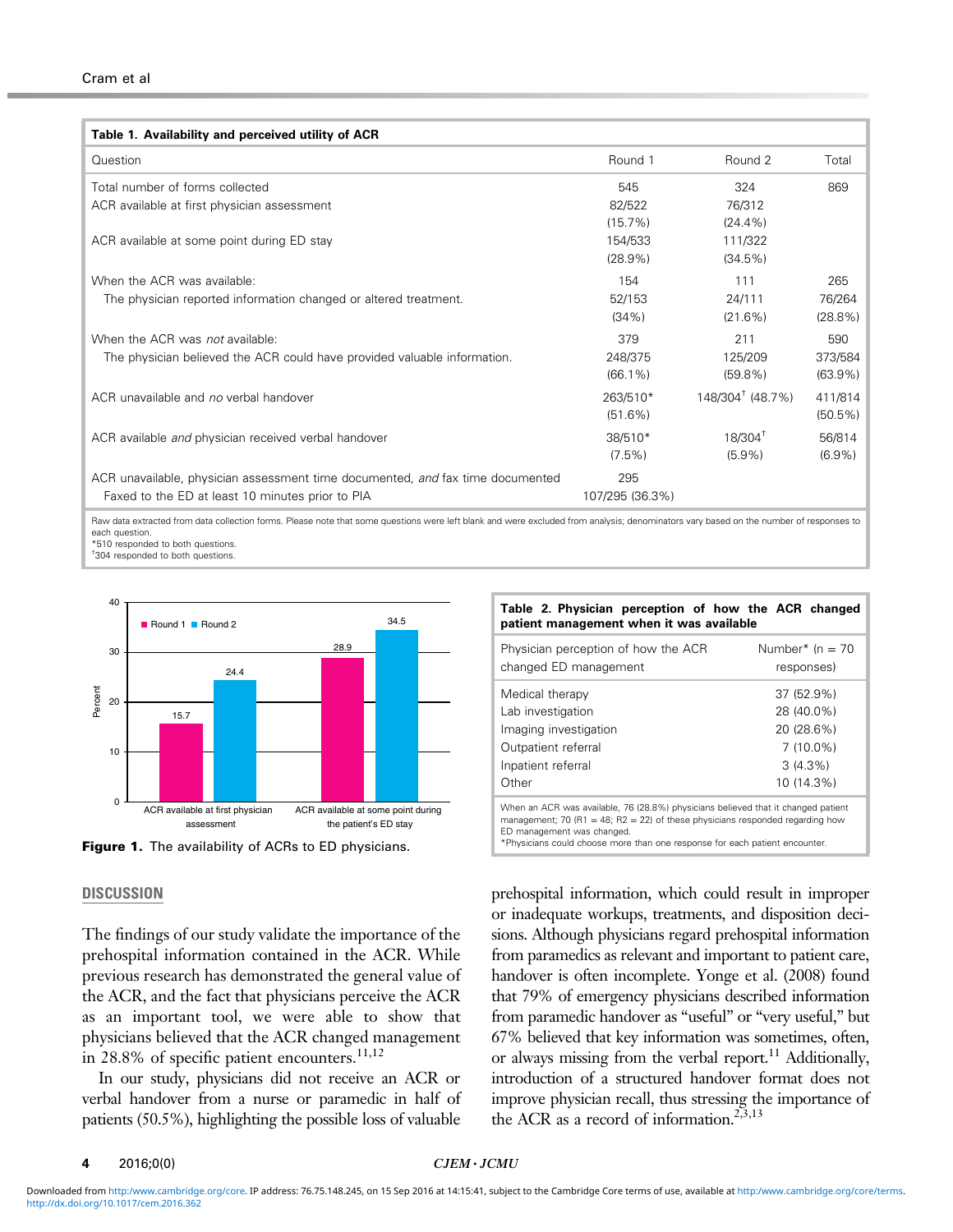<span id="page-4-0"></span>

| Table 3. Physician's perceived utility of the ACR when it was<br>unavailable                                                                                           |                                                          |  |
|------------------------------------------------------------------------------------------------------------------------------------------------------------------------|----------------------------------------------------------|--|
| Perceived valuable information in<br>AC <sub>R</sub>                                                                                                                   | Number* (n = $364$ )<br>responses)                       |  |
| Vital signs<br>Patient history<br>Prehospital rhythm analysis<br>Prehospital interventions and<br>treatments                                                           | 252 (69.2%)<br>263 (64.8%)<br>109 (29.9%)<br>144 (39.6%) |  |
| Physicians indicated the specific information that would have been useful in 364 cases.<br>*Physicians could choose more than one response for each patient encounter. |                                                          |  |

A large survey of the American College of Emergency Physicians (ACEP) physicians demonstrated that 89% of physicians felt that prehospital records were either "very important" or "important" to their ED practice, but were usually unavailable at the time of medical decision-making.<sup>[12](#page-6-0)</sup> In keeping with this finding, 81.1% of patients in our study did not have an ACR available to the treating physician at the time of initial assessment, and 69.5% did not have an ACR available at any point during ED care. This finding is contrary to the NAEMSP position that the complete EMS patient care report must be made available to the receiving facility within a clinically relevant period of time.<sup>[9](#page-6-0)</sup> Given that investigations, treatments, and disposition decisions are made during a patient's ED stay, it can be inferred from this position statement that the ACR should be available to ED physicians during this "clinically relevant" time period.

When the ACR is unavailable, the physician must rely on verbal handover of patient information. In a busy tertiary ED, physicians are often only available to receive EMS verbal handover for resuscitative patients with an obvious disposition. As a result, the ACR may have the greatest potential to change the management and disposition of less acute patients. ED physicians do not usually receive verbal handover for these patients, and access to documentation of key prehospital historical and clinical findings could significantly alter the patient's disposition. For example, a patient with abnormal vital signs on initial assessment or subtle electrocardiogram (ECG) changes captured on the prehospital 12-lead could be discharged home with significant unrecognized pathology if the ACR containing this information is not available to the physician. In a retrospective study, the prehospital ECG influenced the ED management of nearly one in four patients.<sup>[14](#page-6-0)</sup> A follow-up prospective study revealed that 12.5% of prehospital ECGs demonstrated abnormalities not captured on the initial ED ECG, and changed the ED management of  $18.5\%$  of patients.<sup>[15](#page-6-0)</sup> The potential to change a patient's disposition ultimately increases the value of the ACR in this population. In a study looking at information gaps in ED visits, Stiell et al. demonstrated that one of the two most common gaps was patient history. $4$  Our findings indicate that when the ACR is unavailable, ED physicians believed that the patient history provided in the ACR may have been valuable in guiding appropriate care to the patient in nearly 65% of cases.

In cases where the ACR was present, physicians believed that it contained information that changed or altered their treatment plan in 28.8% of cases. When the ACR was unavailable, 63.9% of physicians believed that it could have provided useful information such as patient history and vital signs. A specific example where physicians believed that the ACR could provide valuable information was for patients that were unable to provide an accurate history, that is, patients who were intoxicated, cognitively impaired, or suffering from dementia. Additionally, in 39.6% of patient encounters, the ED physician perceived that the ACR would have been beneficial to inform the physician of prehospital interventions and treatments provided by paramedics. In keeping with this finding, a study by Waldron and Sixsmith showed that physician awareness of prehospital procedures and medications was lacking, and the use of a verbal hand-off report still resulted in significant loss of information.[16](#page-6-0)

There was an increase in availability of the ACR in Round 2 compared to Round 1. This modest increase may have been due to paramedics becoming more efficient at using the new eACR system, resulting in faster ACR completion, or the improved retrieving of faxed ACRs from the printer by clerical staff. The process by which ACRs were made available to the physician may have impacted this study. We were able to determine a specific fax time for each of the patient ACRs during Round 1. When fax times were compared to the PIA time, it was discovered that 107 of the unavailable ACRs had been faxed to the printer at least 10 minutes prior to PIA. These ACRs could have been available to the physician if they had been retrieved more promptly from the printer. Based on these numbers, ACR availability at PIA in Round 1 could have been more than doubled. Since the completion of this project, this finding has resulted in a quality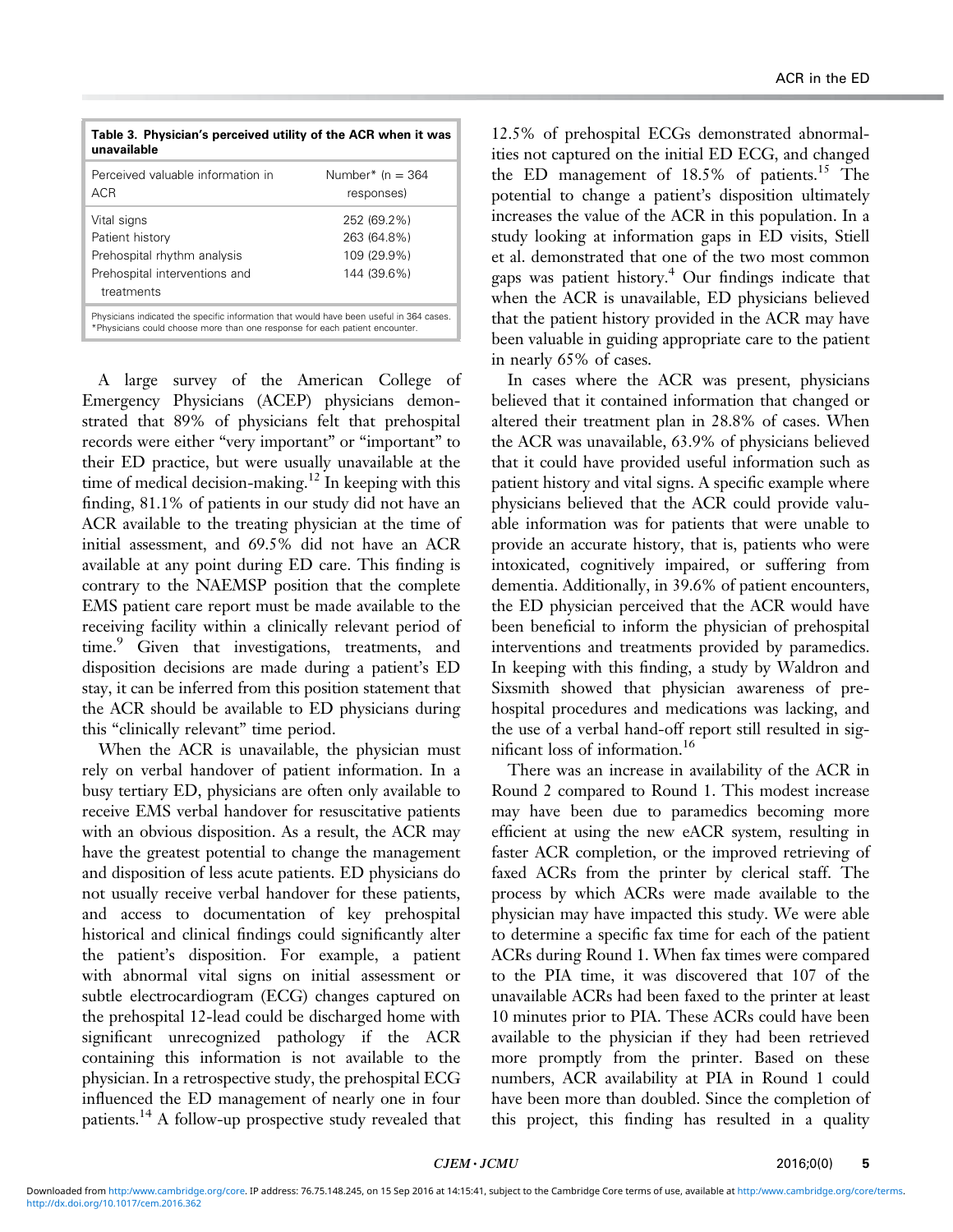improvement project within our system to improve ACR availability.

Not all EMS systems require that the ACR be completed prior to crews responding to their next patient care call. In our EMS system, copies of completed ACRs are mandated by the Ministry of Health to be distributed within 48 hours of a completed call.<sup>[10](#page-6-0)</sup> This is long after the treating physician is required to make a disposition decision. Based on the results of this study, the utility and medico-legal implications of documenting patient information without providing it to the physician who is treating and ultimately dispositioning the patient should be further explored, because failure to provide essential prehospital information may adversely affect patient care and patient safety.

With the potential to alter a patient's treatment plan in nearly one third of cases, the development of digital strategies to ensure that ACRs are available to the treating ED physician should be considered.

# LIMITATIONS

There was an overall study enrolment of approximately 19.5% (869/4466) of eligible patients. Significant communication efforts were employed to increase enrolment, but the completion of data collection form by physicians was low. Numerous factors contributed to this. This study was an unfunded project, and it was not feasible to have a research assistant in the ED to actively recruit patients and encourage physicians to participate. With a high volume of patients arriving by ambulance, physicians likely experienced response fatigue. In a busy department, filling out a 2-minute survey multiple times during a shift can become onerous because attending staff have numerous competing demands occurring simultaneously. The high volume of rotating residents and medical students through the ED also created a challenge. Unless the house staff asked their attending to fill out the research form during their initial patient assessment, it is theorized that the ED attending would less likely go out of his or her way to fill out the forms for those patients seen by their house staff. In the study centre, there are usually multiple research projects being conducted simultaneously that compete for a physician's time and may have contributed to the lower than expected response rate. There was a sizeable difference in the number of patients enrolled in each collection period given the relatively stable number of ambulances arriving to the ED. This difference may be related to study fatigue on the part of paramedics, nurses, and physicians.

Given the low response rate, the authors recognize that there is a significant risk of bias. We did not collect any physician information on the data collection tool and therefore cannot comment on characteristics of our physician responders. It is unknown whether ED physicians were more likely to report that the ACR contained clinically useful information because of a positive response bias. Similarly, when the ACR was unavailable, physicians were asked to hypothesize the potential utility of the ACR, and it is unknown whether ACR utility may have been overestimated because of the ongoing study.

This study included adult patients only. In the study centre, there is an independent pediatric ED, and the number of ambulance calls for pediatric patients is relatively small. Given the challenges of engaging a separate department to participate in the study, we chose to focus on adults. Examining the perceived utility of the ACR in pediatric patients is a potential area of future research.

Finally, given that this study was conducted in a single EMS system and two tertiary EDs, the results may not be generalizable to other systems. EMS systems using paper ACRs avoid the technological errors inherent to an ACR delivery process that relies on computers and fax machines. However, paper ACRs have their own intrinsic drawbacks such as poor legibility, the risk of losing the paper hard copy, and need for manual delivery to the hospital after completion.<sup>12</sup> Additionally, in our system, there are human factors and errors involved with ED clerical staff being responsible for retrieving the faxed ACRs from the printer and adding them to the patient chart in a timely manner. The ideal ACR delivery system would likely involve an eACR that could be uploaded to the patient's e-health record system and viewed by the treating physician in real-time. Unfortunately, at the present time, these two systems are not linked at our centre.

# **CONCLUSION**

A small number of emergency physicians who review the ACR during patient management believe that the ACR contains clinically relevant information that may change or influence the ED management of patients. However, the majority of physicians manage patients

6  $2016;0(0)$   $CIEM \cdot JCMU$